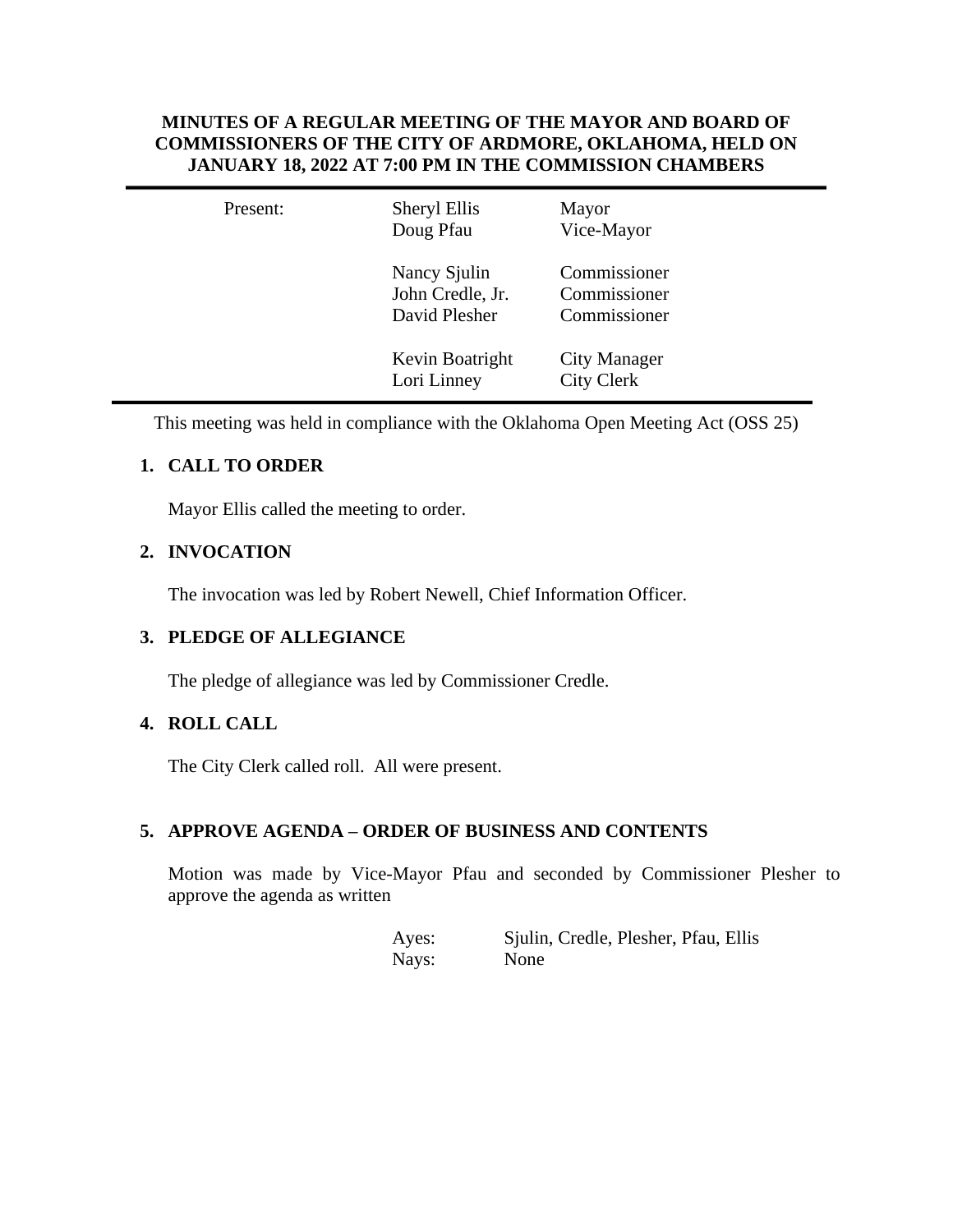#### **6. APPROVE MINUTES**

#### **A. of the City Commission Regular Meeting held on January 3, 2022**

Motion was made by Commissioner Credle and seconded by Commissioner Plesher to approve the regular minutes of January 3, 2022 as written.

> Ayes: Sjulin, Credle, Plesher, Pfau, Ellis Nays: None

### **7. PUBLIC HEARING(S)**

**A. Public Hearing for the Purpose of Hearing and Considering Any Objections and/or Complaints Concerning the Proposed Amendment of Increment District No. 2, City of Ardmore and the Amended and Restated Reinvestment Area Project Plan (Amendment #8 to TIF #2)**

A presentation was made by Kevin Boatright, City Manager, to the Commission. He stated that this is the second public hearing for the proposed amendment to Increment District No. 2, City of Ardmore, Oklahoma, and the Amended and Restated Reinvestment Area Project Plan (Amendment #8 to TIF #2). Mr. Nathan Ellis, Attorney, The Public Finance Law Group PLLC, was present to answers questions.

No One Present to Speak For or Against

Public Hearing Closed

**B. Public Hearing for the Purpose of Hearing and Considering Any Objections and/or Complaints Concerning the Request to Rezone 0.16 Acres located at 409 Stanley Street SW from O (Office) to RMM (Residential Multifamily Medium Density)**

A presentation was made by Jessica Scott, Director of Community Development, to the Commission. She stated that the City received a Rezoning application from the property owners of 409 Stanley Street SW from O (Office) to RMM (Residential Multifamily Medium Density). In keeping with the requirements of Section 319 of the Unified Development code, a public hearing is now required before the City Commission. The Rezoning request is also on the agenda for final action by the City Commission.

No One Present to Speak For or Against

Public Hearing Closed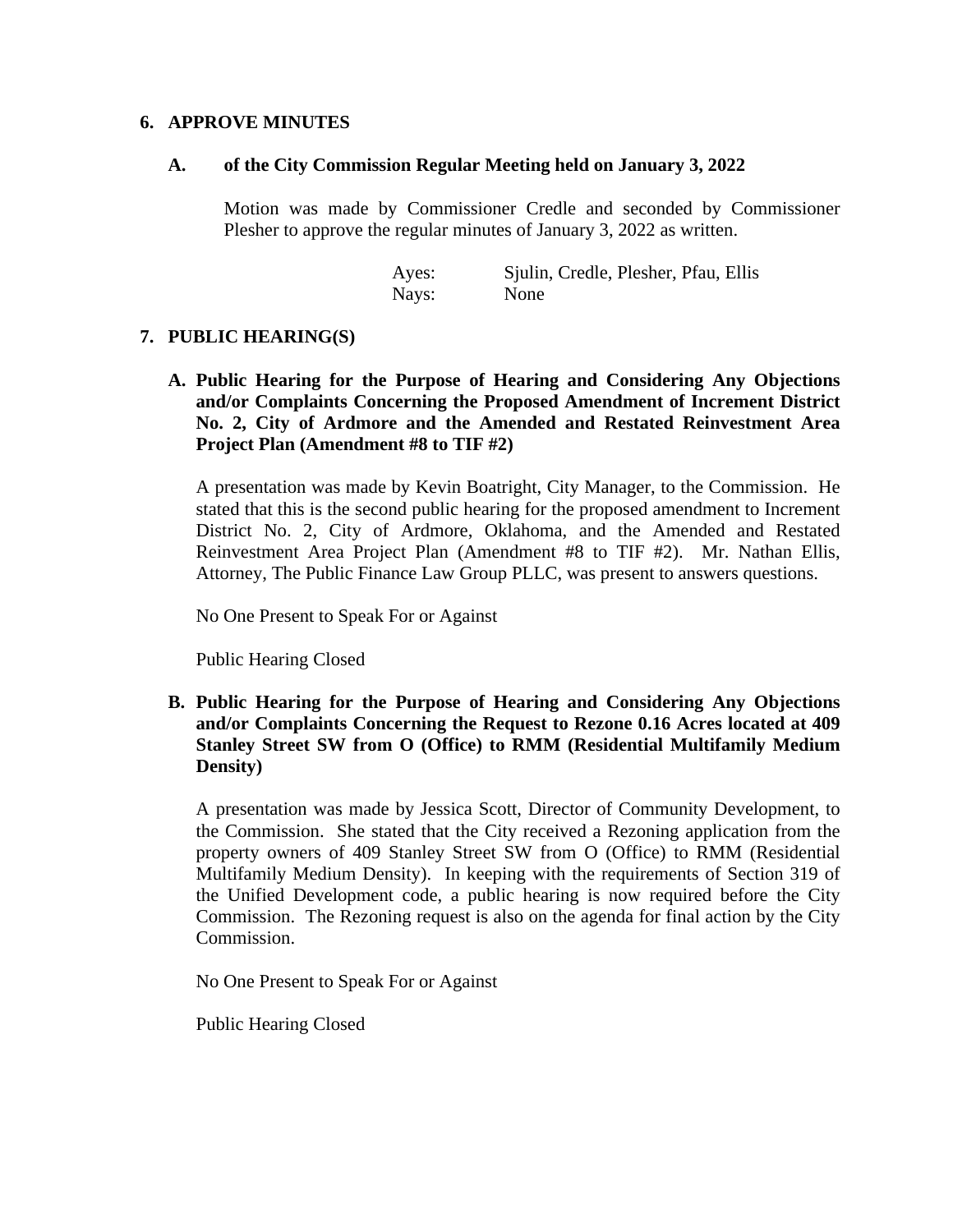**C. Public Hearing for the Purpose of Hearing and Considering Any Objections and/or Complaints Concerning the Petition from Glenda Black to De-Annex from the City of Ardmore, Oklahoma approximately 1.25 Acres located on the North Side of Myall Road approximately 2210 Feet West of Valley Ranch Road**

A presentation was made by Jessica Scott, Director of Community Development, to the Commission. She stated that the City received a petition for de-annexation from Glenda Black, the sole property owner of 1.25 acres on the north side of Myall Road approximately 2210 feet west of Valley Ranch Road, with a legal description of: The South Half of the West Half of the West Half of the Southwest Quarter of the Southwest Quarter of the Southeast Quarter (S/2 W/2 W/2 SW/4 SW/4 SE/4) of Section 33, Township 4 South, Range 1 East, containing 1.25 acres, more or less.

No One Present to Speak For or Against

Public Hearing Closed

### **8. CONSENT**

**A. Consideration and Possible Approval to Accept a Permanent Easement and Right of Way from the Judith G. Woerz Family Trust for the Sunset Drive Project and Approval or Rejection of Any Amendments Proposed and Considered by the City Commission at the Meeting**

As a part of the proposed street and storm sewer improvements on Sunset Drive between Cloverleaf and 6<sup>th</sup> Avenue Southwest, the City needs additional right of way along the west side of Sunset. One of the required parcels belongs to the Judith G. Woerz Family Trust. The additional right of way is a strip of ground which lies along and parallel to the street at 535 Sunset Drive that is 20 feet wide and about 200 feet long, amounting to about 0.10 acres. The trustee of the Woerz Family Trust has agreed to provide said Easement.

**B. Consideration and Possible Approval of a Service Agreement Addendum to the Ice Rink Events Agreement for an Extension of an Additional Seven (7) Days in an Additional Cost of \$4,340.00 with Total Amount of Ice Rink Rental being \$82,740.00 and Approval or Rejection of Any Amendments Proposed and Considered by the City Commission at the Meeting**

Due to warmer weather than expected in December, Ice Rink Events allowed the Parks and Recreation Department to operate an additional seven (7) days. The additional days were January 4, 2022 to January 9, 2022, at an additional cost of \$4,340.00. This allowed staff to serve additional guests, book birthday parties, and some private groups. The original cost was \$78,400.00 with the addendum of \$4,430.00 making the total of the rental of the ice rink \$82,740.00. This is under the budgeted amount of \$160,000.00 in Fund 60(The Clubhouse).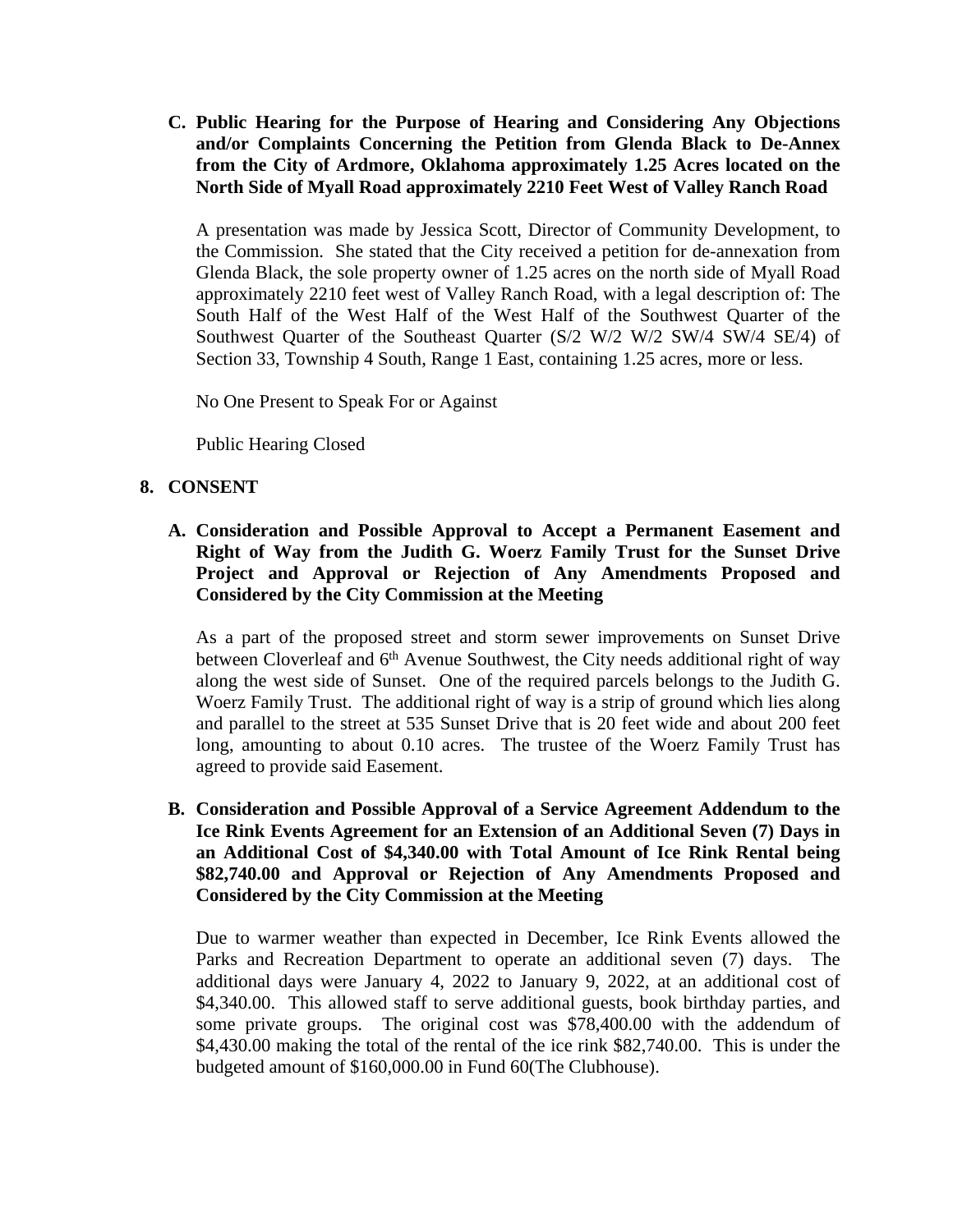**C. Consideration and Possible Approval of an Ardmore Downtown Executive Airport Ground Lease Agreement between the City of Ardmore and D. Rickets Holding, LLC for 1413 Executive Airport Drive, Suite 4, also known as Tract 27- 4 and Approval or Rejection of Any Amendments Proposed and Considered by the City Commission at the Meeting**

The Ground Lease Agreement is located at the Ardmore Downtown Executive Airport and is between the City of Ardmore and Lessee as follows:

D. Rickets Holdings, LLC Leased Premises: 1413 Executive Airport Drive, Suite 4 also known as Tract 27-4

The City of Ardmore is the co-sponsor, along with the State of Oklahoma, ex rel Oklahoma Planning and Resources Board, of the area known as the Ardmore Downtown Executive Airport, which is located in Southern Ardmore and in the northern portion of Lake Murray State Park.

The initial term of the Ground Lease Agreement shall be for a term commencing on February 1, 2022 and ends on January 31, 2032, with the option of two (2) additional five (5) year extensions.

**D. Consideration and Possible Approval to Confirm Mayor and City Commissions Appointments to the Ardmore Tourism Authority to Serve First Three (3) Year Terms to be Steven Harris and Mitesh Patel; and to Serve a Second Three (3) Year Term to be Ken Bohannon with Terms to Expire in January of 2025 and Approval or Rejection of Any Amendments Proposed and Considered by the City Commission at the Meeting**

The Mayor and City Commissions confirmed appointments to the Ardmore Tourism Authority to serve first three (3) year terms to be Steven Harris and Mitesh Patel; and to serve a second three (3) year term to be Ken Bohannon with terms to expire in January of 2025.

Motion was made by Commissioner Sjulin and seconded by Vice-Mayor Pfau to approve Consent Agenda Items 8.A. - 8.D.

Ayes: Sjulin, Credle, Plesher, Pfau, Ellis Nays: None

### **9. REGULAR BUSINESS**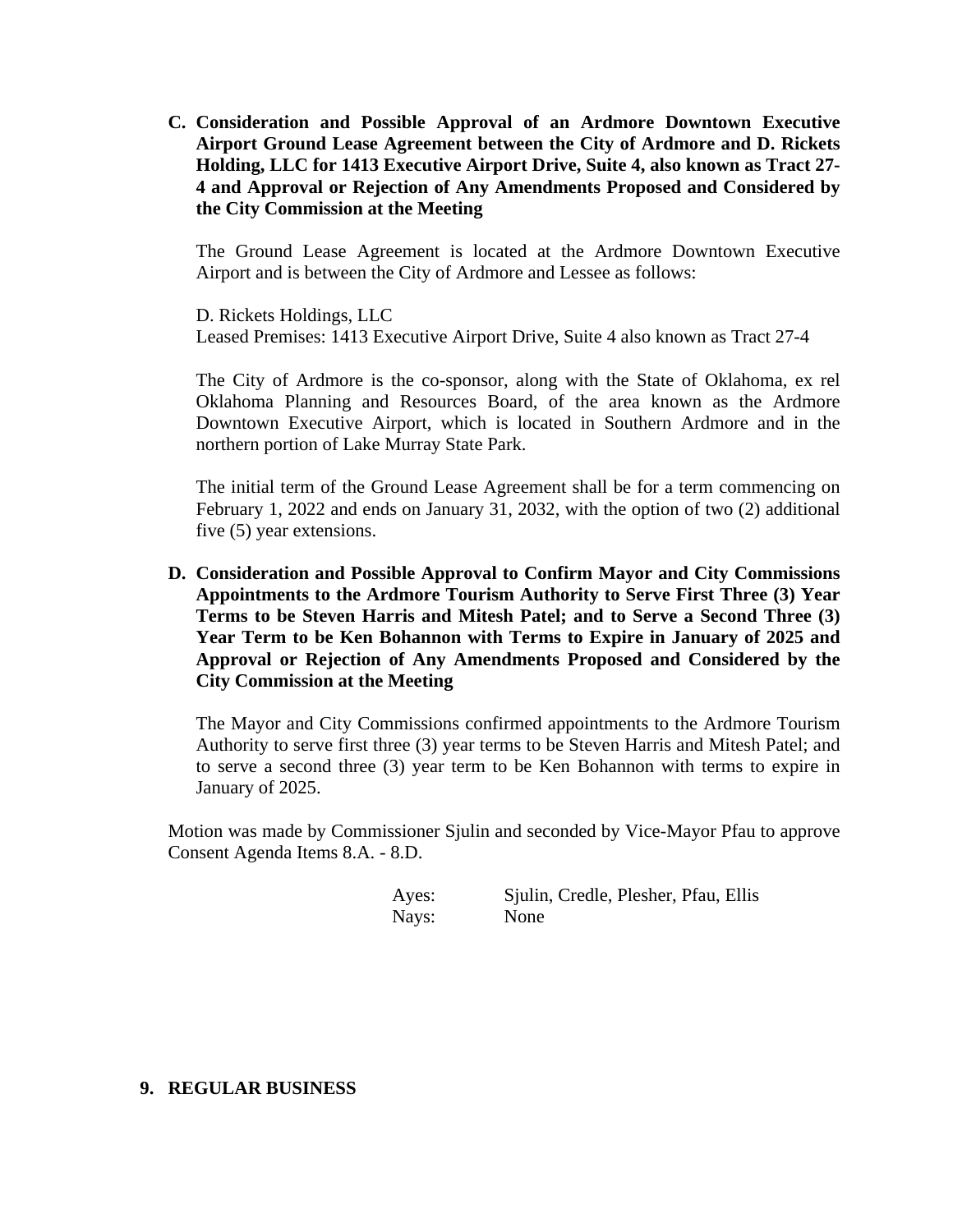### **A. ORDINANCE(S)**

**1. Consideration of Adoption or Rejection of Ordinance Number 3111 an Emergency Ordinance of the City of Ardmore, Oklahoma (the "City") Approving and Adopting Amendment #8 to TIF #2, an Amendment to the City of Ardmore, Oklahoma Amended and Restated Reinvestment Area Project Plan Approved and Adopted by Ordinance No. 2993, as it Amends Ordinance No. 2744 of the City, as heretofore Amended; Increasing Certain Project Cost Authorizations, Terminating TIF #2, and Providing Procedures for Distribution of Excess TIF Revenues to the Affected Taxing Entities; and Approval or Rejection of Any Amendments Proposed and Considered by the City Commission at the Meeting; and Consideration of Adoption or Rejection of Emergency Clause with Respect to Ordinance Number 3111 and Consideration of Adoption or Rejection of Any Amendments to the Proposed Emergency Clause as may be Considered by the City Commission at the Meeting**

A presentation was made by Kevin Boatright, City Manager, to the Commission. He stated that the Ardmore City Commission (the City) adopted Ordinance No. 2993 on September 19, 2016, as it amended Ordinance No. 2744 of the City, as previously amended, and as most recently amended by Ordinance No. 3062 of the City, establishing Increment District Number Two, City of Ardmore, and approving and adopting the City of Ardmore, Oklahoma Amended and Restated Reinvestment Area Project Plan dated August 24, 2016, as it amended that certain City of Ardmore, Oklahoma Reinvestment Area Project Plan dated May 2003, as previous amended, and as most recently amended by Amendment #7 to TIF #2 dated March 4, 2019. This Ordinance authorizes the City to approve and adopt Amendment #8 to TIF #2, an amendment to the City amended and restated Reinvestment Area Project Plan approved and adopted by Ordinance No. 2993, as it amends Ordinance No. 2744 of the City. Also, increasing certain project cost authorizations, terminating TIF #2, and providing procedures for distribution of excess TIF revenues to the affected taxing entities. Mr. Nathan Ellis, Attorney, The Public Finance Law Group PLLC, was present to answer questions.

Motion was made by Vice-Mayor Pfau and seconded by Commissioner Credle to approve Ordinance Number 3111.

| Ayes: | Sjulin, Credle, Plesher, Pfau, Ellis |
|-------|--------------------------------------|
| Nays: | None                                 |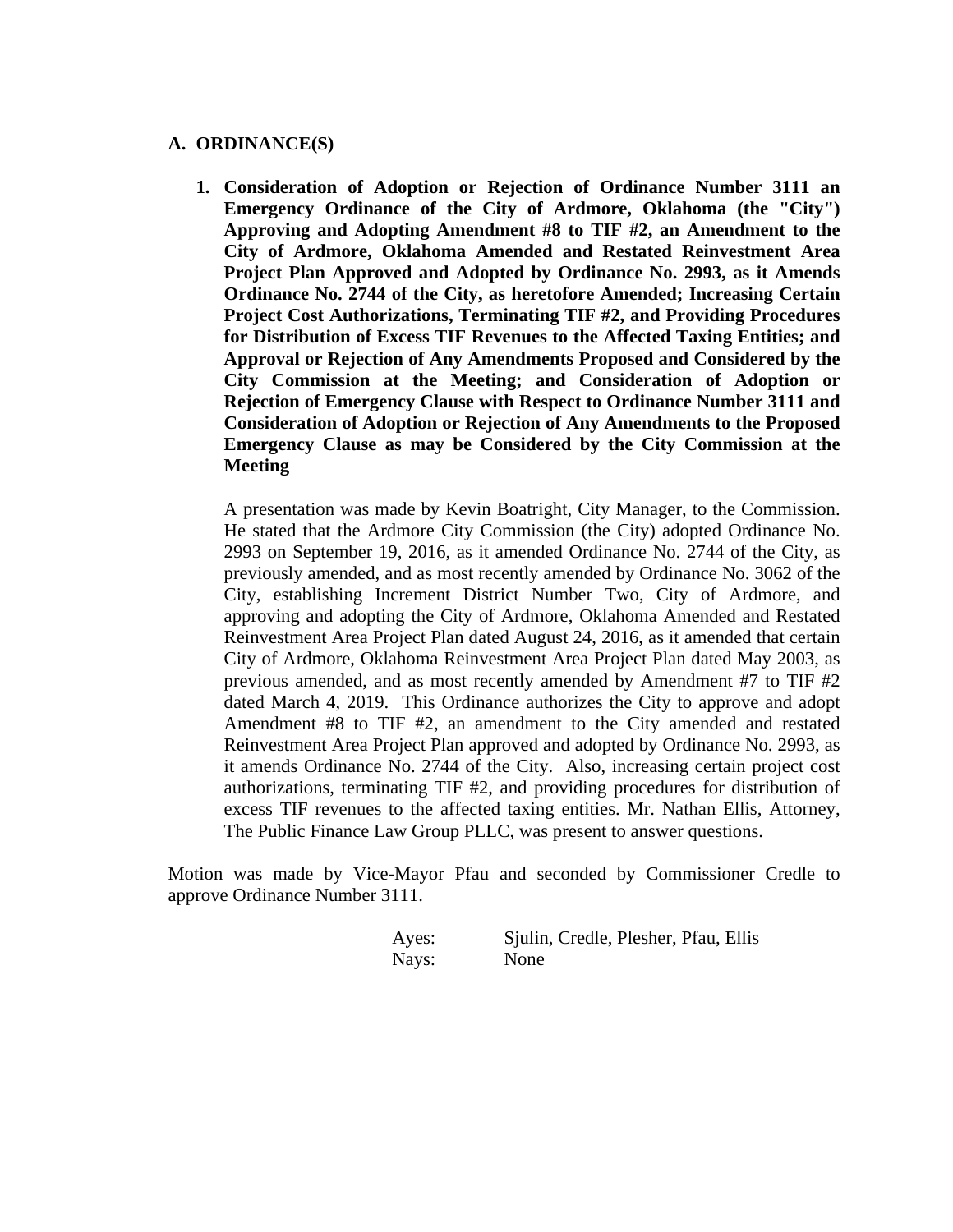Motion was made by Vice-Mayor Pfau and seconded by Commissioner Plesher to move that an emergency be declared and that Ordinance 3111 become effective immediately.

> Ayes: Sjulin, Credle, Plesher, Pfau, Ellis Nays: None

**2. Consideration of Adoption or Rejection of Ordinance Number 3112 an Ordinance Rezoning Property located at 409 Stanley Street SW, Zoning from O (Office) to Zoning District to RMM (Residential Multifamily Medium Density) Zoning District Amending Ordinance No. 2583 Known as the Unified Development Code of the City of Ardmore, Oklahoma and Providing for Severability and Consideration of Adoption or Rejection of Any Amendments to the Proposed Ordinance as may be Considered by the City Commission at the Meeting**

A presentation was made by Jessica Scott, Director of Community Development, to the Commission. She stated that staff received a request from Joe and Sandy Hines, property owners of property located at 409 Stanley Street to rezone this property from O (Office) to RMM (Residential Multifamily Medium Density). The Planning Commission voted (7-0) to recommend approval of rezoning to RMM (Residential Multifamily Medium Density) zoning district.

Motion was made by Commissioner Plesher and seconded by Vice-Mayor Pfau to approve Ordinance Number 3112.

| Ayes: | Sjulin, Credle, Plesher, Pfau, Ellis |
|-------|--------------------------------------|
| Nays: | None                                 |

**3. Consideration of Adoption or Rejection of Ordinance Number 3113 an Ordinance De-Annexing Certain Real Property from the City of Ardmore, Oklahoma, located in South Half of West Half of West Half of Southwest Quarter of Southwest Quarter of the Southeast Quarter of Section 33, T4S, R1E, Carter County Oklahoma as more Specifically Described Herein; Providing for Repealer, Savings, Severability; and Declaring an Emergency and Consideration of Adoption or Rejection of Any Amendments to the Proposed Ordinance as may be Considered by the City Commission at the Meeting; and Consideration of Adoption or Rejection of Emergency Clause with Respect to Ordinance Number 3113 and Consideration of Adoption or Rejection of Any Amendments to the Proposed Emergency Clause as may be Considered by the City Commission at the Meeting**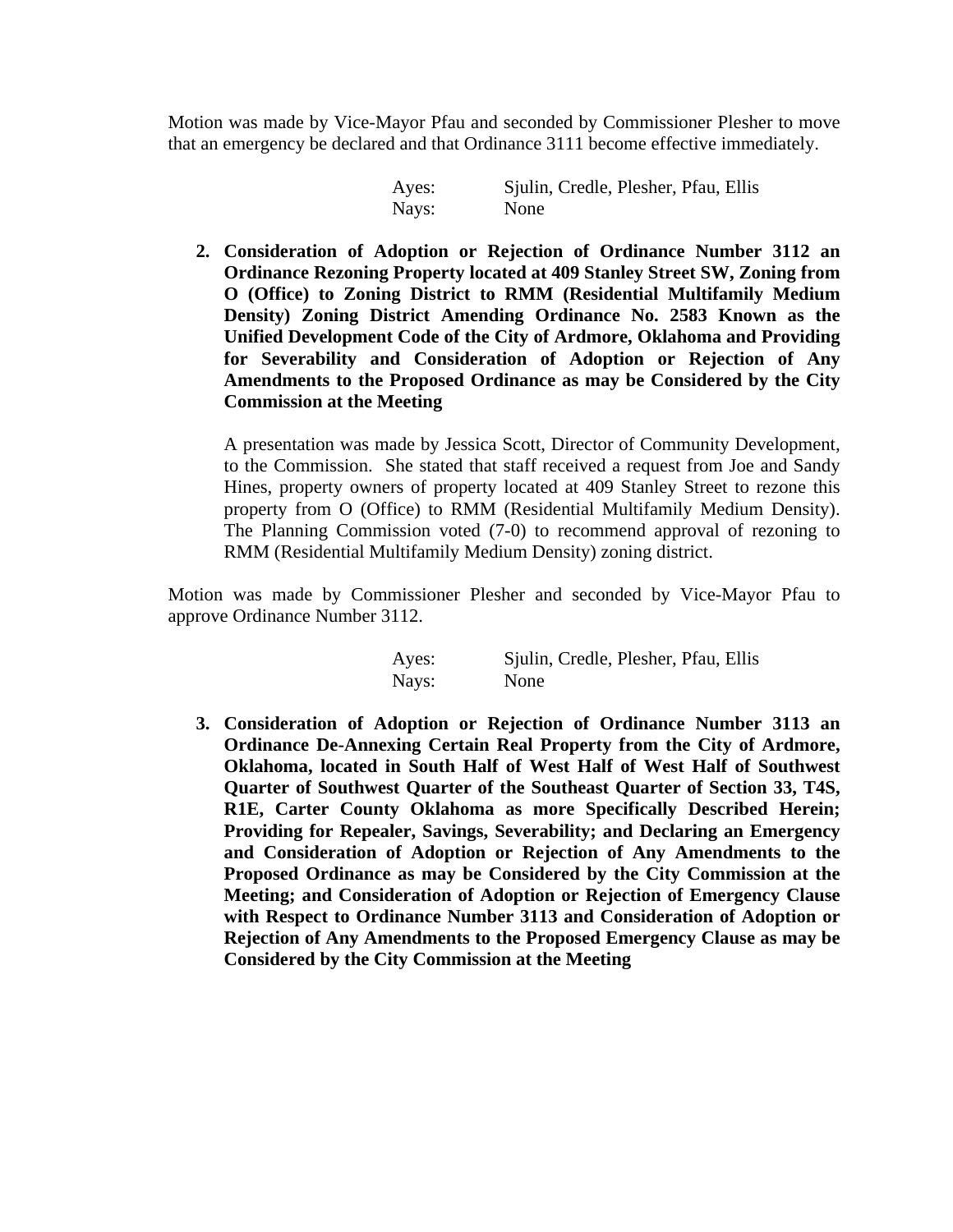A presentation was made by Jessica Scott, Director of Community Development, to the Commission. She stated that the City received a petition to de-annex property from Glenda Black, the sole property owner of property located on the north side of Myall Road, approximately 2210 feet west of Valley Ranch Road, with a legal description of: The South Half of the West Half of the West Half of the Southwest Quarter of the Southwest Quarter of the Southeast Quarter (S/2 W/2 W/2 SW/4 SW/4 SE/4) of Section 33, Township 4 South, Range 1 East, containing 1.25 acres, more or less. Ms. Black is petitioning to de-annex her property from within the City of Ardmore City Limits. At this time, the City has no available utilities to this property.

Motion was made by Commissioner Credle and seconded by Commissioner Sjulin to approve Ordinance Number 3113.

| Ayes: | Sjulin, Credle, Plesher, Pfau, Ellis |  |  |
|-------|--------------------------------------|--|--|
| Nays: | None                                 |  |  |

**4. Consideration of Adoption or Rejection of Ordinance Number 3114 an Emergency Ordinance Amending Chapter 7 of the Ardmore Code of Ordinances Pertaining to Cemetery Services, Fees and Charges by Amending Section 7-3 to Provide that all Cemetery Services and Charges therefore shall be Established on a Periodic Basis by Resolution of the City Commission and Authorizing City Commission to Establish Rates and Fees on a Periodic Basis by Resolution; Repealing Section 7-3.1, 7-6, 7-6.2 of the Code of Ordinances; Providing for Repealer and Severability and Declaring an Emergency and Consideration of Adoption or Rejection of Any Amendments to the Proposed Ordinance as may be Considered by the City Commission at the Meeting; and Consideration or Adoption of Emergency Clause with Respect to Ordinance Number 3114 and Consideration of Adoption or Rejection of Any Amendments to the Proposed Emergency Clause as may be Considered by the City Commission at the Meeting**

A presentation was made by Kevin Boatright, City Manager, to the Commission. He stated that on January 3, 2022, staff proposed a rate increase for cemetery rates. City Commission voted and agreed to change the rates as proposed. The rate changes prompted an Ordinance Amendment. Upon discussion with Mr. David Davis, City Attorney, he recommends the Ordinance be approved.

Motion was made by Commissioner Sjulin and seconded by Vice-Mayor Pfau to approve Ordinance Number 3114.

> Ayes: Sjulin, Credle, Plesher, Pfau, Ellis Nays: None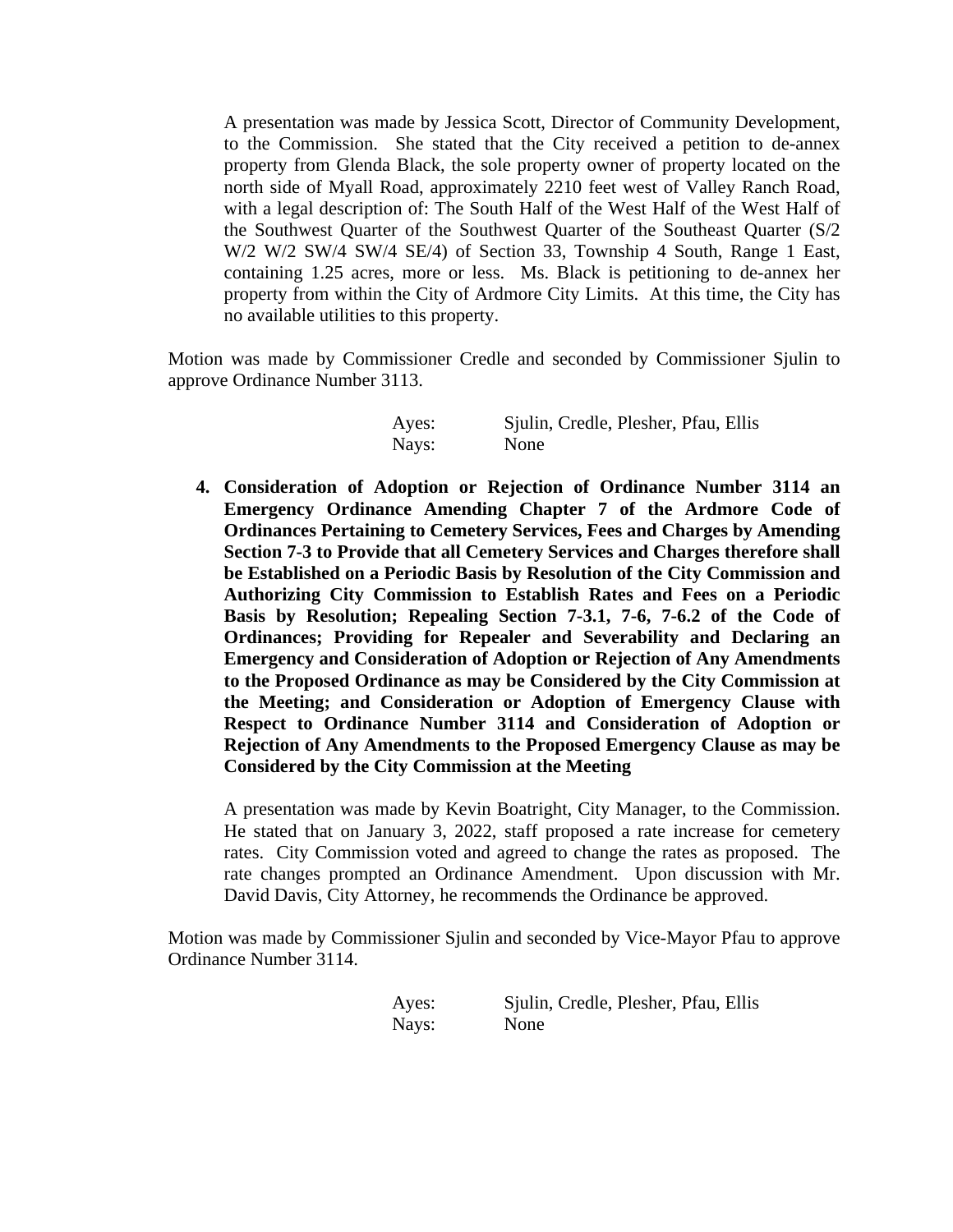#### **B. RESOLUTION(S)**

**1. Consideration of Adoption or Rejection of Resolution Number 4204 a Resolution Adopting the Rates, Fees and Charges for Grave Sites, Opening and Closing Graves and Cremations; Adopting Rates, Fees and Charges for Golf Courses and Related Services; Providing for Effective Date of the Fees; Providing for Amendment of Resolution for Fees, Rates and Charges and Consideration of Adoption or Rejection of Any Amendments to the Proposed Resolution as may be Considered by the City Commission at the Meeting**

A presentation was made by Kevin Boatright, City Manager, to the Commission. He stated that on January 3, 2022, staff proposed a rate increase for cemetery and golf course related services. City Commission voted and agreed to change the rates as proposed. Upon approval of rate changes an Ordinance was passed a Resolution recommended. The City Commission may revise the Resolution from time to time to alter the charges set forth herein.

Motion was made by Vice-Mayor Pfau and seconded by Commissioner Credle to approve Resolution Number 4204.

| Ayes: | Sjulin, Credle, Plesher, Pfau, Ellis |
|-------|--------------------------------------|
| Nays: | None                                 |

## **C. AGREEMENT(S)**

**1. Consideration and Possible Approval of an Agreement between the City of Ardmore and Davis and Davis Recreational Planning Consultants, Inc. to Provide Consulting for the Redesign of Central Park and Whittington Park in the Total Amount of \$48,500.00 and Approval or Rejection of Any Amendments Proposed and Considered by the City Commission at the Meeting**

A presentation was made by Kevin Boatright, City Manager, to the Commission. He stated that staff respectfully requests approval of an Agreement for Professional Services between the City of Ardmore and Davis and Davis, Inc. Recreational Planning Consultants for a Conceptual Level Master Plan. This plan will identify proposed park improvements with anticipated cost. The consultant will provide items so needed information is gathered at the public meetings attend that meeting, attend stake holders meetings, and a site analysis. They will also prepare a site analysis/inventory plan that documents physical state and usability. Recommendations will be provided for continued use or replacement of existing facilities. In completion staff will have a Conceptual Master Plan that identifies the parks improvements that our citizens and stake holders have identified. This is a budgeted item. Central Park redesign is in General Fund, Fund 01 budget in the amount of \$25,000.00. Whittington Park redesign is in Parks Cash, Fund 77 in the amount of \$25,000.00.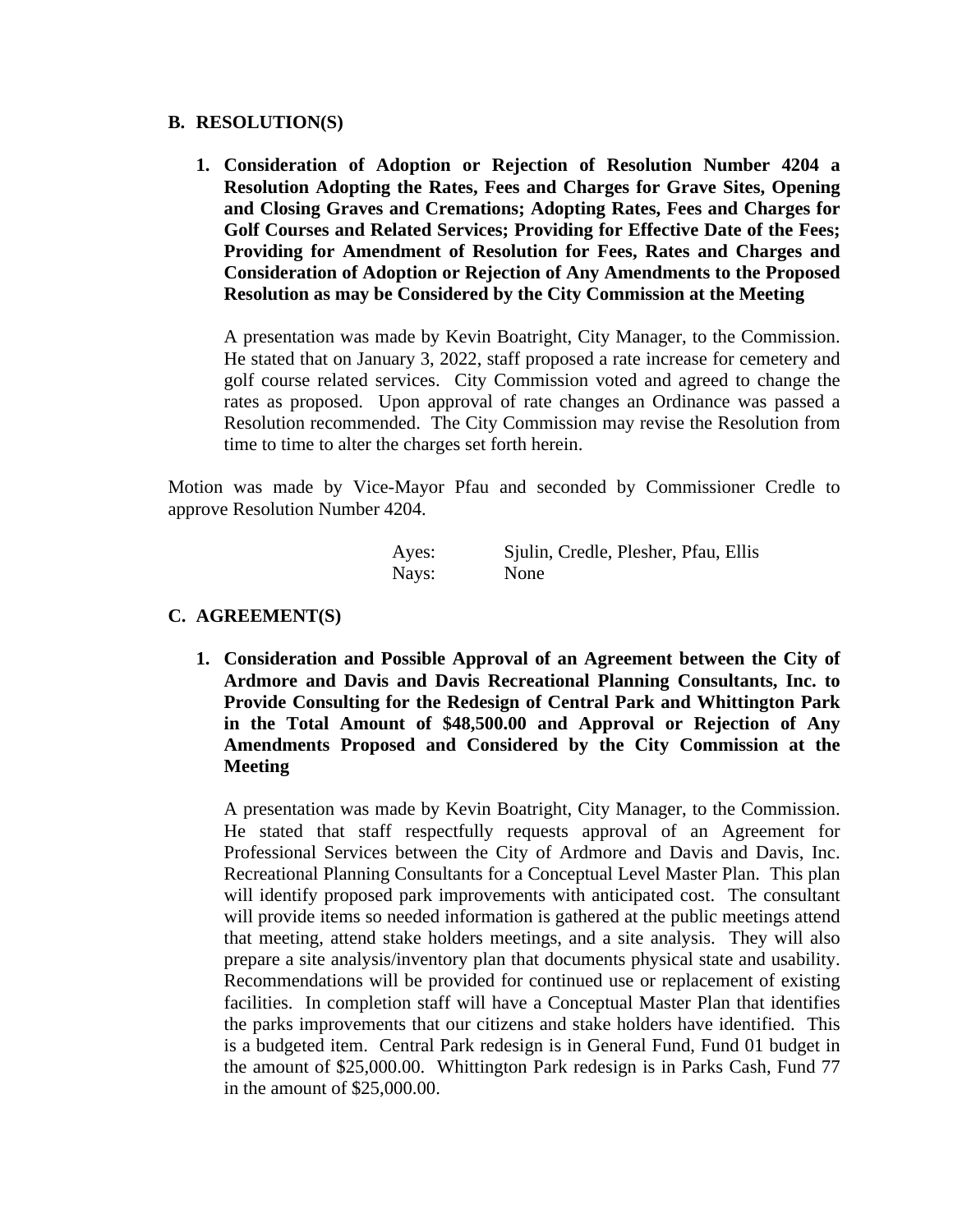Motion was made by Vice-Mayor Pfau and seconded by Commissioner Sjulin to approve an Agreement between the City of Ardmore and Davis and Davis Recreational Planning Consultants, Inc. to provide consulting for the redesign of Central Park and Whittington Park in the total amount of \$48,500.00.

| Ayes: | Sjulin, Credle, Plesher, Pfau, Ellis |
|-------|--------------------------------------|
| Nays: | None                                 |

**2. Consideration and Possible Approval of Change Order Number 1 to the Construction Contract between the City of Ardmore and MacHill Construction for the Ardmore Air Evac Hangar in an Increased Contract Amount of \$6,836.03 and Revising the Total Contract Price to \$974,836.03 and Approval or Rejection of Any Amendments Proposed and Considered by the City Commission at the Meeting**

A presentation was made by Jessica Scott, Director of Community Development, to the Commission. She stated that on August 2, 2021, the City of Ardmore accepted the low bid of MacHill Construction for construction of the Ardmore Air Evac Hangar. The total contract amount was \$968,000.00. Once the project commenced, it became apparent a new utility line would be needed for the Fire Suppression system; also, concerns for the clearance of the opening of the hangar door required a minor change to the design. The proposed changes are as follows:

| • Alliance Steal - changes to the building hangar door; and | \$500.00     |
|-------------------------------------------------------------|--------------|
| • Schweiss - changes to the hangar door; and                | \$480.00     |
| • Frye Brothers - add to install Fire Sprinkler Line; and   | \$6,834.57   |
| • Deduct pipe changes at entry; and                         | $-$1,600.00$ |
| • MacHill - add 10% for overhead and profit                 | \$621.46     |
| <b>Total Changes</b>                                        | \$6,836.03   |

The Change Order is in the amount of \$6,836.03 revising the contract price to \$974,836.03.

Motion was made by Commissioner Plesher and seconded by Commissioner Credle to approve Change Order Number 1 to the Construction Contract between the City of Ardmore and MacHill Construction for the Ardmore Air Evac Hangar in an increased contract amount of \$6,836.03 and revising the total contract price to \$974,836.03.

| Ayes: | Sjulin, Credle, Plesher, Pfau, Ellis |
|-------|--------------------------------------|
| Nays: | None                                 |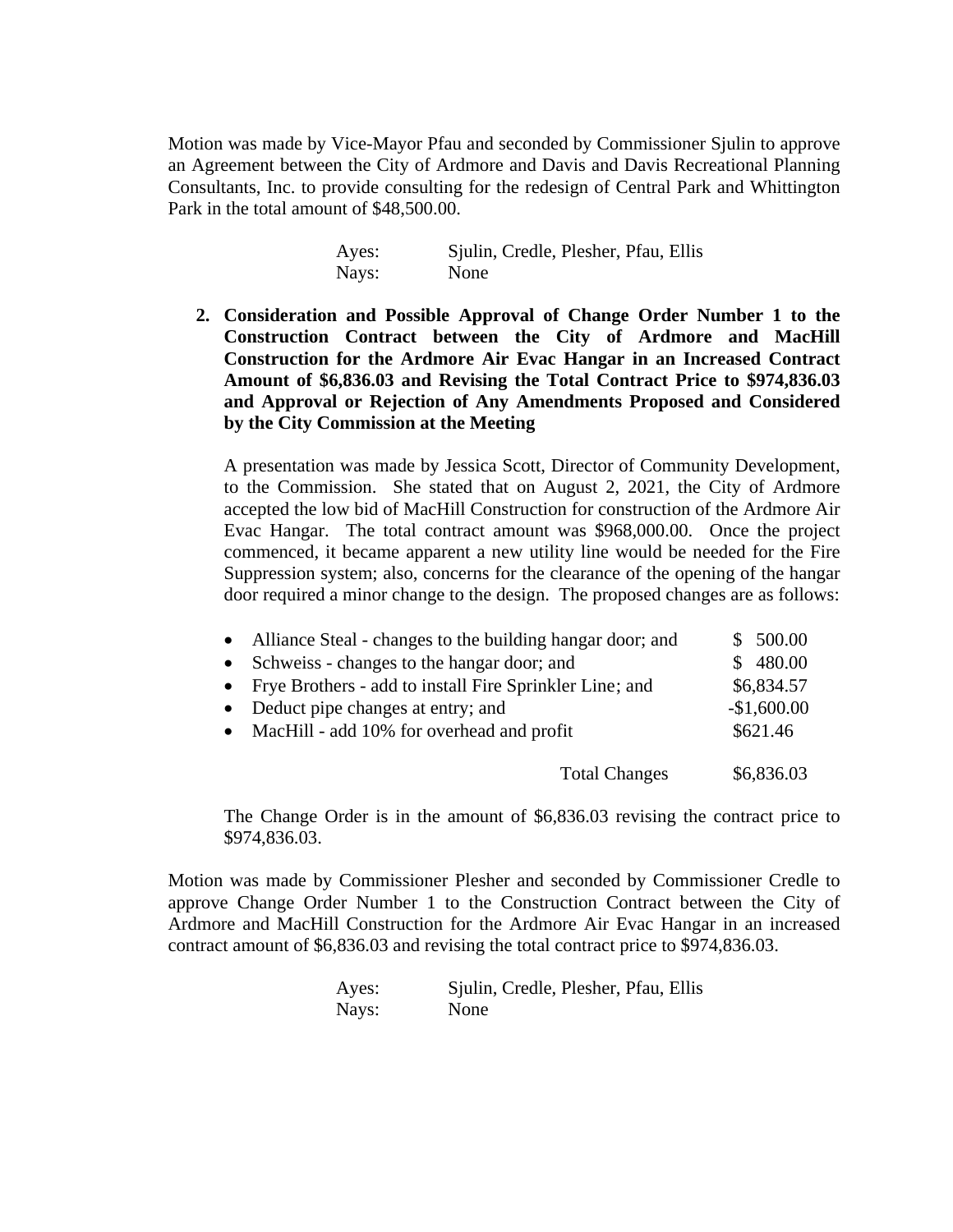**3. Consideration and Possible Approval of a Mutual Aid Agreement between the City of Ardmore and Valero Ardmore Refinery for Assisting in the Protection of each Party's People, Property and Other Assets and Approval or Rejection of Any Amendments Proposed and Considered by the City Commission at the Meeting**

A presentation was made by Kevin Boatright, City Manager, to the Commission. He stated that the City of Ardmore is very fortunate to have Valero Refinery as a corporate neighbor. Not only are they one of our community's largest employers but their fire brigade also provides flammable liquids suppression capabilities and expertise that far exceed that of the Ardmore Fire Department. A recent explosion and fire at an asphalt processing facility within the Ardmore city limits illustrated the value of the working partnership between the Ardmore Fire Department and the Valero Fire Brigade. The response of the brigade was extremely helpful in resolving a tragic situation. Because the Valero Refinery is not within the city limits of Ardmore, discussion between the City and Valero have substantiated the need for a mutual aid agreement between the two parties in order to more efficiently provide aid to each other in emergency situations. Mr. Robert Maddox, Superintendent of Emergency Services and Fire Chief of Valero Refinery Ardmore, was present to answer questions.

Motion was made by Commissioner Sjulin and seconded by Commissioner Plesher to approve a Mutual Aid Agreement between the City of Ardmore and Valero Ardmore Refinery for assisting in the protection of each party's people, property and other assets.

| Ayes: | Sjulin, Credle, Plesher, Pfau, Ellis |
|-------|--------------------------------------|
| Nays: | None                                 |

**4. Consideration and Possible Approval of the Conversion Guide Amendment between the City of Ardmore and Tyler Technologies for New World CAD/RMS to Receive a Credit of \$38,000.00 for Unused Data Conversion and Apply \$16,000.00 of that Credit for the Data Archive Loading Fee from Tyler Technologies leaving a Total Credit of \$22,000.00 to be used to Finish the Project and Any Remaining Funds to be Refunded when the Project is Complete and Approval or Rejection of Any Amendments Proposed and Considered by the City Commission at the Meeting**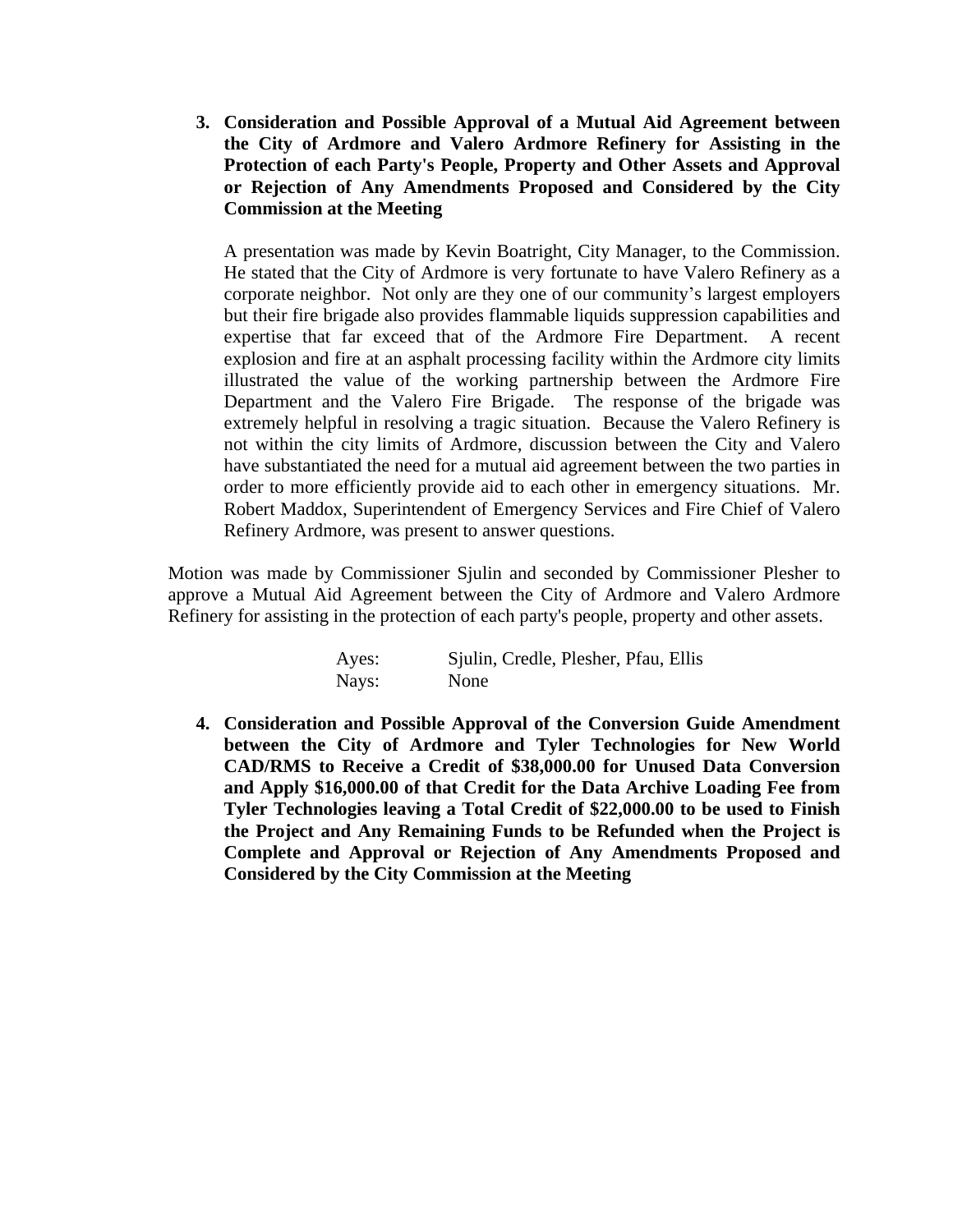A presentation was made by Robert Newell, Chief Information Officer, to the Commission. He stated that in 2020 staff purchased New World CAD/RMS from Tyler Technologies, an application suite that assists law enforcement, medical, fire and dispatch in maintaining records on first responder activities in the City of Ardmore. Staff included a Data Conversion Service to transfer data from the retiring Omnigo application to New World. It was discussed and decided that staff wanted to start the new application fresh and not import any inconsistencies that have crept into the database over the past sixteen (16) years. New technology has developed in the last little while that will allow staff to make a searchable database of all the old data utilizing AWS (Amazon Web Services). This will keep all old data accessible and searchable in a separate data silo. With this we can end support fees with Omnigo (estimated to be \$26,000.00/year) and not pay for the Data Conversion. The data conversion services in the amount of \$38,000.00 will be credited back to the City. Staff will then pay for Data Archive Loading fee in the amount of \$16,000.00. This will leave the City with a credit of \$22,000.00. Staff will be able to apply the credit in any way staff sees fit (Refund Check and/or applying against upcoming travel fees not included in initial bid due to COVID 19).

Motion was made by Commissioner Plesher and seconded by Vice-Mayor Pfau to approve the Conversion Guide Amendment between the City of Ardmore and Tyler Technologies for New World CAD/RMS to receive a credit of \$38,000.00 for unused data conversion and apply \$16,000.00 of that credit for the data archive loading fee from Tyler Technologies leaving a total credit of \$22,000.00 to be used to finish the project and any remaining funds to be refunded when the project is complete.

| Ayes: | Sjulin, Credle, Plesher, Pfau, Ellis |
|-------|--------------------------------------|
| Nays: | None                                 |

**5. Consideration and Possible Approval to Declare Three (3) Obstruction Poles at the Ardmore Downtown Executive Airport as Surplus and Disposed of in Accordance with City Code and Approval or Rejection of Any Amendments Proposed and Considered by the City Commission at the Meeting**

A presentation was made by Kevin Boatright, City Manager, to the Commission. He stated that staff requests to declare the three (3) obstruction poles at the Downtown Executive Airport as surplus for disposal. The method of disposal will be either auction, sealed bid or sent to the landfill.

Motion was made by Vice-Mayor Pfau and seconded by Commissioner Sjulin to approve to declare three (3) obstruction poles at the Ardmore Downtown Executive Airport as surplus and disposed of in accordance with City Code.

| Ayes: | Sjulin, Credle, Plesher, Pfau, Ellis |
|-------|--------------------------------------|
| Nays: | None                                 |